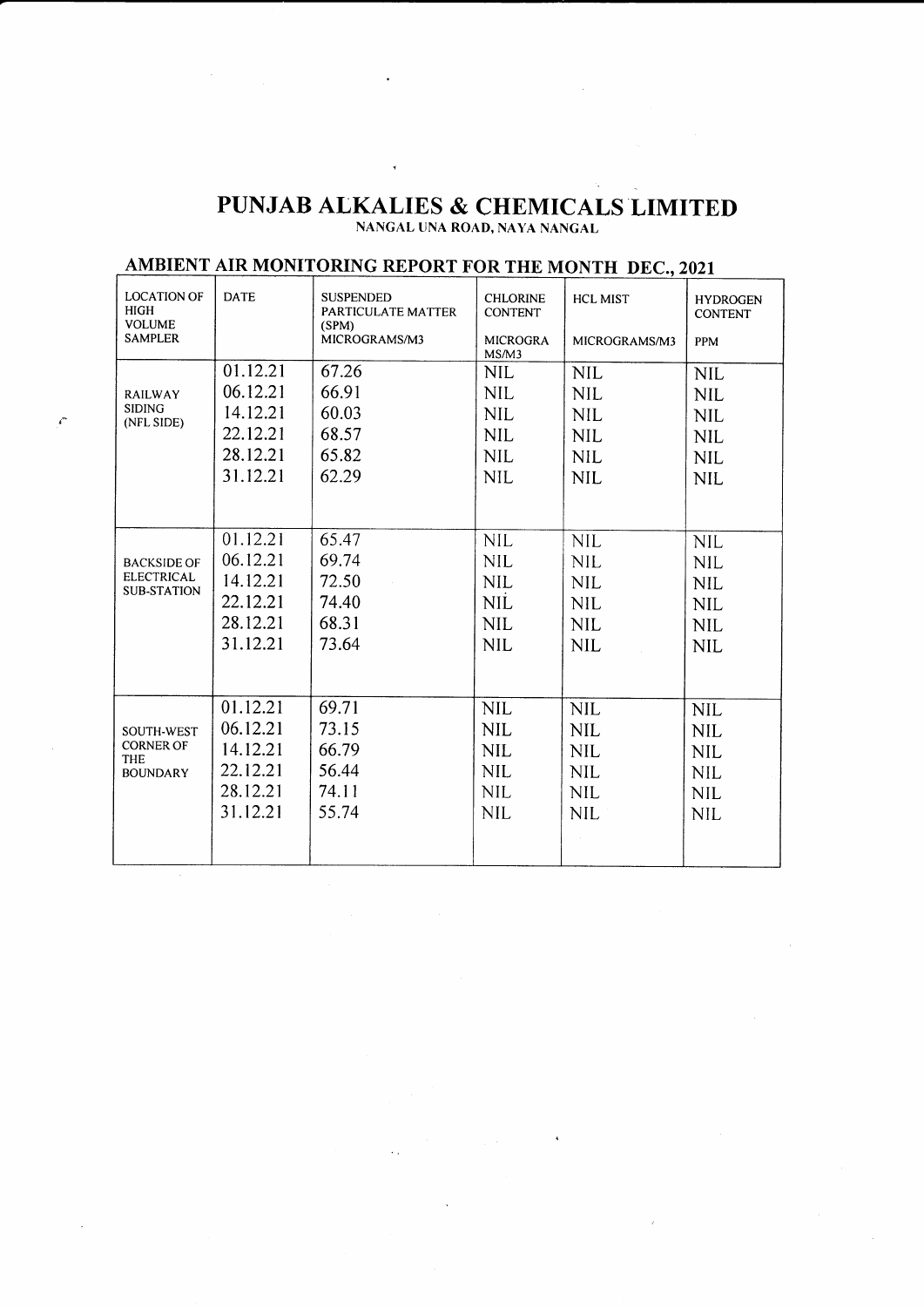## PUNJAB ALKALIES & CHEMICALS LIMITED

 $\overline{\phantom{a}}$ 

 $\mathcal{E}^{\prime}$ 

| AMBIENT AIR MONITORING REPORT FOR THE MONTH NOV., 2021 |             |                                                 |                                   |                 |                                   |  |  |
|--------------------------------------------------------|-------------|-------------------------------------------------|-----------------------------------|-----------------|-----------------------------------|--|--|
| <b>LOCATION OF</b><br><b>HIGH</b>                      | <b>DATE</b> | <b>SUSPENDED</b><br>PARTICULATE MATTER<br>(SPM) | <b>CHLORINE</b><br><b>CONTENT</b> | <b>HCL MIST</b> | <b>HYDROGEN</b><br><b>CONTENT</b> |  |  |
| <b>VOLUME</b><br><b>SAMPLER</b>                        |             | MICROGRAMS/M3                                   | <b>MICROGRA</b><br>MS/M3          | MICROGRAMS/M3   | PPM                               |  |  |
|                                                        | 02.11.21    | 68.75                                           | <b>NIL</b>                        | <b>NIL</b>      | <b>NIL</b>                        |  |  |
| <b>RAILWAY</b><br><b>SIDING</b><br>(NFL SIDE)          | 06.11.21    | 59.72                                           | <b>NIL</b>                        | <b>NIL</b>      | <b>NIL</b>                        |  |  |
|                                                        | 10.11.21    | 69.72                                           | <b>NIL</b>                        | <b>NIL</b>      | <b>NIL</b>                        |  |  |
|                                                        | 16.11.21    | 58.89                                           | <b>NIL</b>                        | <b>NIL</b>      | <b>NIL</b>                        |  |  |
|                                                        | 20.11.21    | 58.47                                           | <b>NIL</b>                        | <b>NIL</b>      | <b>NIL</b>                        |  |  |
|                                                        | 25.11.21    | 65.97                                           | <b>NIL</b>                        | <b>NIL</b>      | <b>NIL</b>                        |  |  |
|                                                        | 29.11.21    | 66.81                                           | <b>NIL</b>                        | <b>NIL</b>      | <b>NIL</b>                        |  |  |
|                                                        |             |                                                 |                                   |                 |                                   |  |  |
|                                                        | 02.11.21    | 69.72                                           | <b>NIL</b>                        | <b>NIL</b>      | <b>NIL</b>                        |  |  |
| <b>BACKSIDE OF</b>                                     | 06.11.21    | 76.94                                           | <b>NIL</b>                        | <b>NIL</b>      | <b>NIL</b>                        |  |  |
| <b>ELECTRICAL</b>                                      | 10.11.21    | 60.69                                           | NIL.                              | <b>NIL</b>      | <b>NIL</b>                        |  |  |
| SUB-STATION                                            | 16.11.21    | 68.89                                           | <b>NIL</b>                        | <b>NIL</b>      | <b>NIL</b>                        |  |  |
|                                                        | 20.11.21    | 72.92                                           | <b>NIL</b>                        | <b>NIL</b>      | <b>NIL</b>                        |  |  |
|                                                        | 25.11.21    | 76.11                                           | <b>NIL</b>                        | <b>NIL</b>      | <b>NIL</b>                        |  |  |
|                                                        | 29.11.21    | 61.39                                           | <b>NIL</b>                        | <b>NIL</b>      | <b>NIL</b>                        |  |  |
|                                                        |             |                                                 |                                   |                 |                                   |  |  |
|                                                        | 02.11.21    | 76.53                                           | <b>NIL</b>                        | <b>NIL</b>      | <b>NIL</b>                        |  |  |
| SOUTH-WEST                                             | 06.11.21    | 72.08                                           | <b>NIL</b>                        | <b>NIL</b>      | <b>NIL</b>                        |  |  |
| <b>CORNER OF</b>                                       | 10.11.21    | 81.11                                           | <b>NIL</b>                        | <b>NIL</b>      | <b>NIL</b>                        |  |  |
| <b>THE</b><br><b>BOUNDARY</b>                          | 16.11.21    | 78.19                                           | <b>NIL</b>                        | <b>NIL</b>      | <b>NIL</b>                        |  |  |
|                                                        | 20.11.21    | 79.86                                           | <b>NIL</b>                        | <b>NIL</b>      | <b>NIL</b>                        |  |  |
|                                                        | 25.11.21    | 67.08                                           | <b>NIL</b>                        | <b>NIL</b>      | <b>NIL</b>                        |  |  |
|                                                        | 29.11.21    | 70.00                                           | <b>NIL</b>                        | <b>NIL</b>      | <b>NIL</b>                        |  |  |
|                                                        |             |                                                 |                                   |                 |                                   |  |  |